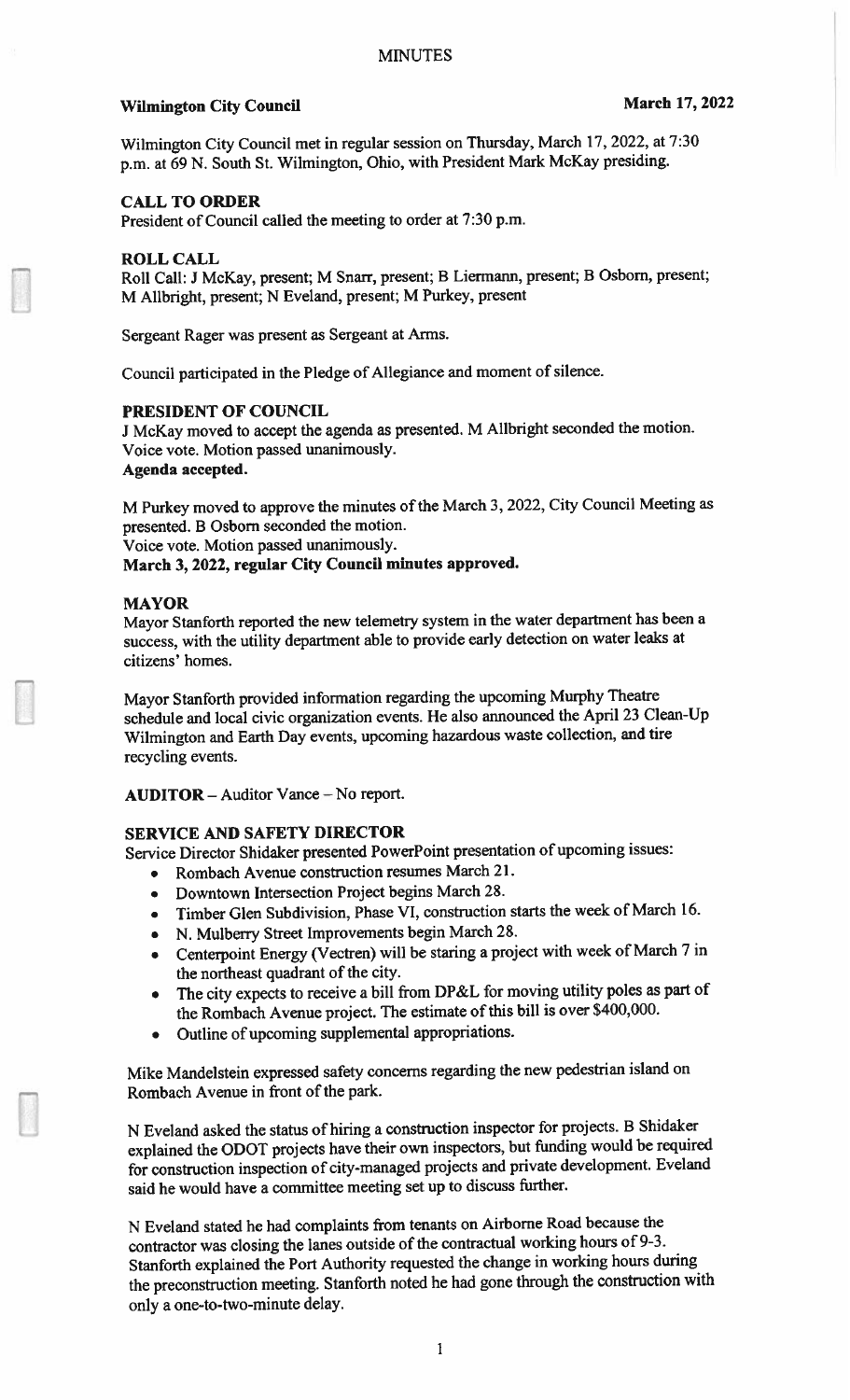## COUNCIL COMMITTEE REPORTS AND ACTION

# CITY REVITALIZATION COMMITTEE - J McKay - No report.

#### CITY SERVICES COMMITTEE -<sup>N</sup> Eveland -No report.

#### FINANCE COMMITTEE

M Allbright introduced Ordinance 0-22-13 Making Supplemental Appropriations.

M Alibright moved to have the first reading on Ordinance 0-22-13 by title only. <sup>B</sup> Osborn seconded the motion.

Discussion:

- a. From the available excess funds in the General Fund to 110.120.5926 "Airborne Road Transfer" the sum of \$590,928.53
- b. From the available excess funds in the Permissive Tax Fund to 210.330.5512 "Airborne Road Match" the sum of \$300,000.00
- c. From the anticipated funds in the ODNR-Clarksville Connector Phase <sup>I</sup> Fund to 563.430.5416 "Project Expenses" the sum of \$500,000.00
- d. From the available excess funds in the State Highway Fund to 201.330.5600 "S. South Street Match" the sum of \$15,000.00
- e. From the available excess funds in the General Fund to 110.120.5232 "Davids Drive Engineering" the sum of \$284,551.00
- f. From the available excess funds in the Sugar Grove Cemetery Fund to 580.550.5236 "Direct Deductions" the sum of \$7,000.00
- g. From the available excess funds in the Street Lighting Fund to 201.330.5236 "Direct Deductions" the sum of S8,200.00
- h. From the available excess funds in the Police Fund to 510.211.5236 "Direct Deductions" the sum of \$3,000.00
- i. From the available excess funds of the Taxi Fund to 211.390.5525 "Grant Expenses" the sum of \$25,000.00
- j. From the available excess funds of the Permissive Tax Fund to 210.330.5274 "Reflectivity Program Expense" the sum of \$10,000.00

M Purkey noted he appreciated the transparency and explanation of finance items by the administration.

### Voice vote. Motion passed unanimously. Director of Law read Ordinance 0-22-13 by title only

M Allbright moved to suspen<sup>d</sup> the rules and regulations and have the second and third readings on Ordinance 0-22-12 by title only. <sup>B</sup> Osbom seconded the motion. Roll call vote: McKay, aye; Snarr, aye; Liermann, aye; Osborn, aye; Allbright, aye; Eveland, aye; Purkey, aye. Motion passed.

Director of Law read Ordinance 0-22-13 by title only.

M Alibright moved for passage of Ordinance 0-22-13. <sup>B</sup> Osbom seconded the motion. Roll call vote: Snarr, aye; Liermann, aye: Osbom, aye; Alibright, aye; Eveland, aye; Purkey, aye; McKay, aye. Motion passed.

Ordinance 0-22-13 passed as presented.

## JUDICIARY COMMITTEE

M Purkey brought forth Ordinance 0-22-08 Amending Ordinance 0-19-48 to increase wages under the employee pay <sup>p</sup>lan for calendar years 2022, as amended.

M Purkey moved to third reading on Ordinance 0-22-08 by title only. <sup>J</sup> McKay seconded the motion.

Roll call vote: Liermann, aye; Osbom, aye; Alibright, aye; Eveland, aye; Purkey, aye; McKay, aye; Snarr, aye. Motion passed.

Director of Law read Ordinance 0-22-08 by title only.

M Purkey moved for passage of Ordinance 0-22-08. <sup>J</sup> McKay seconded the motion. Roll call vote: Osborn, aye; Allbright, aye; Eveland, aye; Purkey, aye; McKay, aye; Snarr, aye; Liermann, aye. Motion passed.

Ordinance 0-22-08 passed as presented.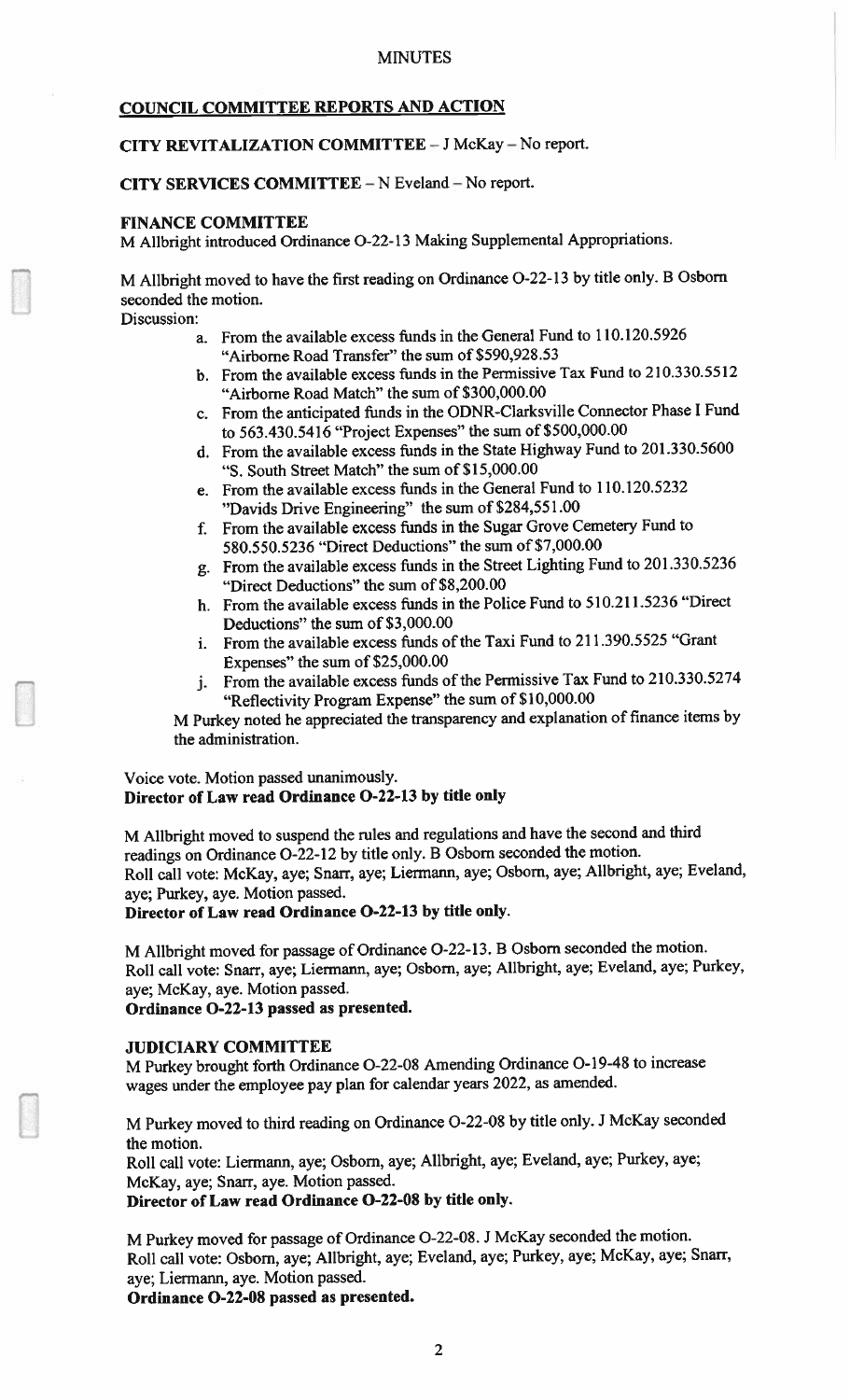#### MINUTES

Purkey brought forth Ordinance 0-22-09 An Ordinance declaring the improvement of <sup>a</sup> certain parce<sup>l</sup> of real property to be <sup>a</sup> public purpose; Creating an Incentive District TIF; Declaring such property to be exemp<sup>t</sup> from real property taxation; Designating specific public infrastructure improvements made, to be made, or in the process of being made, that directly benefit, or that once made will directly benefit, the parce<sup>l</sup> for which improvement is declared to be a public purpose; Requiring annual service payments in lieu of taxes; Providing related authorizations pursuan<sup>t</sup> to Ohio Revised Code Sections 5709.40(c), 5709.42, 5709.43, 5709.832 and 5709.85; and Declaring an emergency.

Purkey moved to have the third reading on Ordinance 0-22-09 by title only. <sup>B</sup> Liermann seconded the motion.

Discussion: None.

Roll call vote: Allbright, aye; Eveland, aye; Purkey, aye; McKay, aye; Snarr, aye; Liermann, aye; Osborn, abstain. Motion passed.

## Director of Law read Ordinance 0-22-09 by title only

M Purkey moved for passage of Ordinance 0-22-09. <sup>B</sup> Liermann seconded the motion. Roll call vote: Eveland, aye; Purkey. aye; McKay, aye; Snarr, aye; Liermann, aye; Osborn, abstain; Allbright, aye. Motion passed.

## Ordinance 0-22-09 passe<sup>d</sup> as presented.

Purkey brought forth Ordinance 0-22-11 Rescinding and\or revoking Ordinance <sup>5090</sup> and hereby setting salaries of City Council Members and Appointed Salaried Officials to at least meet the minimum amount required by the Ohio Public Employees Retirement System (OPERS) to obtain one year of credit for one year of service.

M Purkey moved to have the second reading on Ordinance 0-22-11 by title only. <sup>B</sup> Liermann seconded the motion.

Discussion: There was an extensive discussion of the legislation. Purkey recounted the history of prior discussions. Members of Council reviewed salaries from other jurisdictions and noted that some were higher and some were lower than the City of Wilmington. <sup>N</sup> Eveland stated he was uncomfortable voting affirmative at the last meeting, but he has since done enoug<sup>h</sup> research that he was now comfortable supporting the measure. There was <sup>a</sup> discussion of lack of public interest in civic involvement. <sup>M</sup> Snarr noted he had trouble reconciling the large jump in salary. Purkey pointed out that it was quite possible no one on the current council would benefit from the increases as it would not become effective until the following term.

Mike Mandelstein suggested the city check to see if OPERS can amend the rules and lower the minimum salary required to receive service time. <sup>B</sup> Osborn pointed out that council has plenty of time to consider the issue, as they would not need to decide anything until the end of the year. Purkey stated he would pu<sup>t</sup> together <sup>a</sup> list ofresearch items for the Human Resources Department. Liermann stated he thought it was important to have <sup>a</sup> unified front.

Liermann moved the second reading of 0-22-Il be postpone<sup>d</sup> until the following criteria were met: 1) Additional information was to be obtained from the City's Human Resources Department and 2) The information was to be reviewed by the Judiciary Committee. Allbright seconded the motion.

Voice vote. Motion passed.

Second reading of 0-22-11 postpone<sup>d</sup> until criteria met.

#### PUBLIC WORKS COMMITTEE

M Snarr reported that a small plane crash landed in Caesar Creek Lake, which caused the Water Department to change water sources to the reservoirs. The <sup>p</sup>lane was removed and there was no fuel leakage, so the City is back on Caesar Creek water now.

#### REPORTS TO COUNCIL

M Purkey moved to approve the Auditor-Treasurer Report — February 2022. <sup>J</sup> McKay seconded the motion. Voice vote. Motion passe<sup>d</sup> unanimously. Report approve<sup>d</sup> as presented

OPEN TO PUBLIC